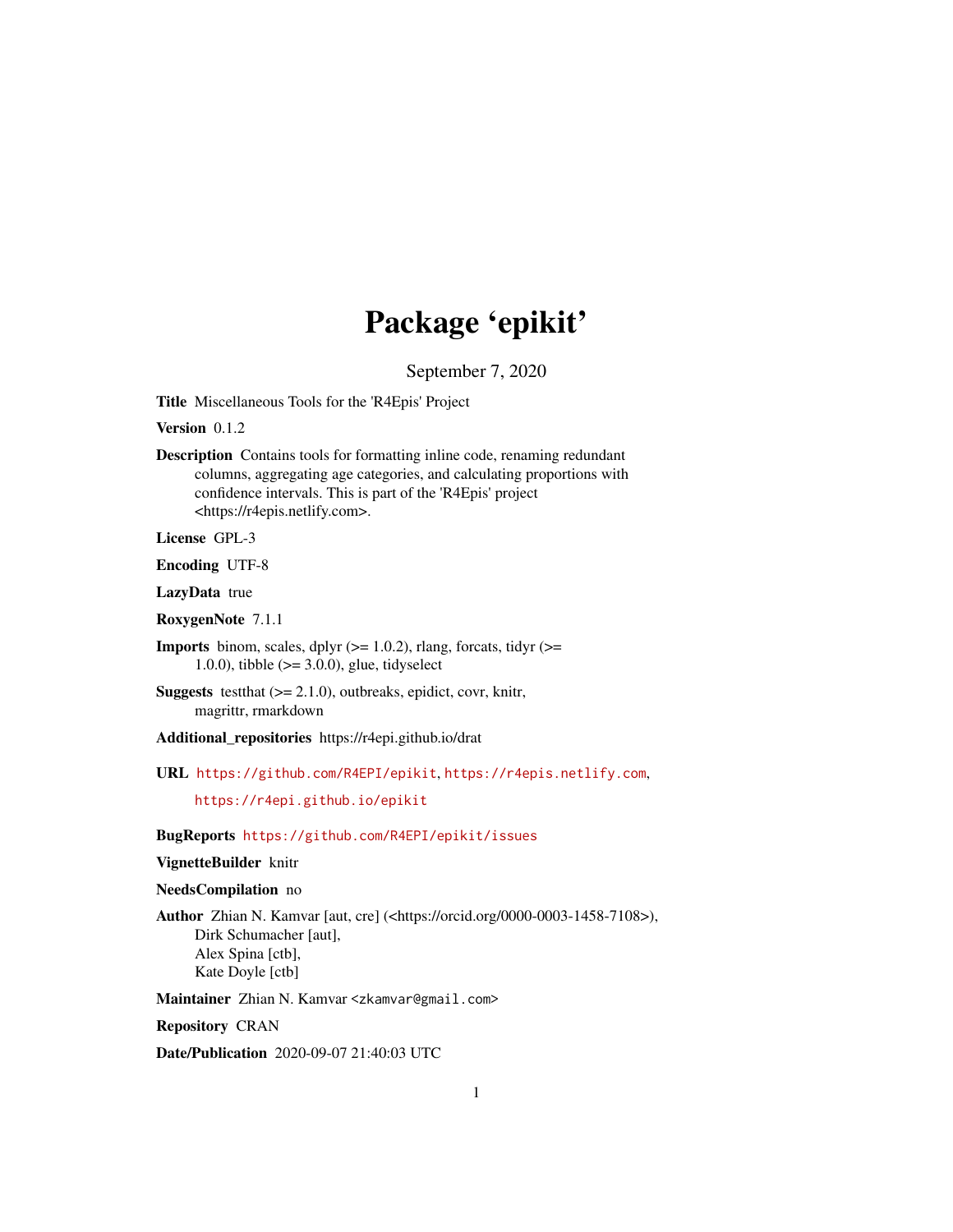## <span id="page-1-0"></span>R topics documented:

| Index | 12 |
|-------|----|
|       |    |
|       |    |
|       |    |
|       |    |
|       |    |
|       |    |
|       |    |
|       |    |

age\_categories *Create an age group variable*

#### Description

Create an age group variable

### Usage

```
age_categories(
  x,
  breakers = NULL,
  lower = 0,
  upper = NULL,
  by = 10,separator = "-",
  ceiling = FALSE,
  above.char = "+"\overline{\phantom{a}}group_age_categories(
  dat,
  years = NULL,
  months = NULL,
  weeks = NULL,days = NULL,
  one_column = TRUE,
  drop_empty_overlaps = TRUE
\mathcal{L}
```

| $\mathsf{x}$ | Your age variable                                                          |
|--------------|----------------------------------------------------------------------------|
| breakers     | A string. Age category breaks you can define within c(). Alternatively use |
|              | "lower", "upper" and "by" to set these breaks based on a sequence.         |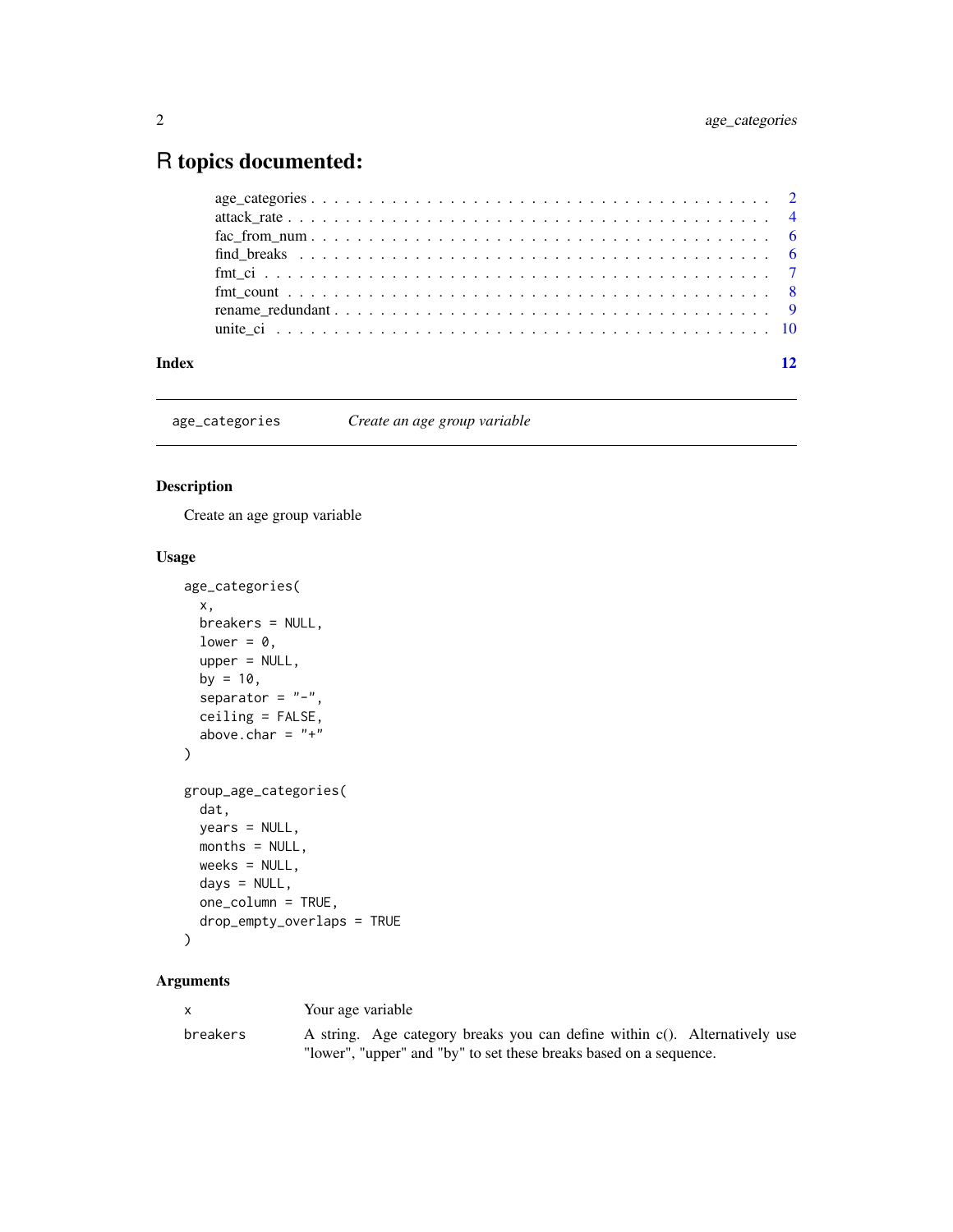<span id="page-2-0"></span>

| lower                             | A number. The lowest age value you want to consider (default is 0)                                                                                                                                                                                                                                     |
|-----------------------------------|--------------------------------------------------------------------------------------------------------------------------------------------------------------------------------------------------------------------------------------------------------------------------------------------------------|
| upper                             | A number. The highest age value you want to consider                                                                                                                                                                                                                                                   |
| by                                | A number. The number of years you want between groups                                                                                                                                                                                                                                                  |
| separator                         | A character that you want to have between ages in group names. The default is<br>"-" producing e.g. $0-10$ .                                                                                                                                                                                           |
| ceiling                           | A TRUE/FALSE variable. Specify whether you would like the highest value in<br>your breakers, or alternatively the upper value specified, to be the endpoint. This<br>would produce the highest group of "70-80" rather than "80+". The default is<br>FALSE (to produce a group of 80+).                |
| above.char                        | Only considered when ceiling == FALSE. A character that you want to have<br>after your highest age group. The default is "+" producing e.g. 80+                                                                                                                                                        |
| dat<br>years, months, weeks, days | a data frame with at least one column defining an age category                                                                                                                                                                                                                                         |
|                                   | the bare name of the column defining years, months, weeks, or days (or NULL<br>if the column doesn't exist)                                                                                                                                                                                            |
| one_column                        | if TRUE (default), the categories will be joined into a single column called "age_category"<br>that appends the type of age category used. If FALSE, there will be one column<br>with the grouped age categories called "age_category" and a second column in-<br>dicating age unit called "age_unit". |
| drop_empty_overlaps               |                                                                                                                                                                                                                                                                                                        |
|                                   | if TRUE, unused levels are dropped if they have been replaced by a more fine-<br>grained definition and are empty. Practically, this means that the first level for<br>years, months, and weeks are in consideration for being removed via forcats::fct_drop()                                         |

#### Value

a factor representing age ranges, open at the upper end of the range.

a data frame

```
if (interactive() && require("dplyr") && require("epidict")) {
withAutoprint({
set.seed(50)
dat <- epidict::gen_data("Cholera", n = 100, org = "MSF")
ages <- dat %select(starts_with("age")) %>%
 mutate(age_years = age_categories(age_years, breakers = c(0, 5, 10, 15, 20))) %>%
 mutate(age_months = age_categories(age_months, breakers = c(0, 5, 10, 15, 20))) %>%
  mutate(age_days = age_catesories(age_days, breaks = c(0, 5, 15)))ages %>%
  group_age_categories(years = age_years, months = age_months, days = age_days) %>%
  pull(age_category) %>%
  table()
})
}
```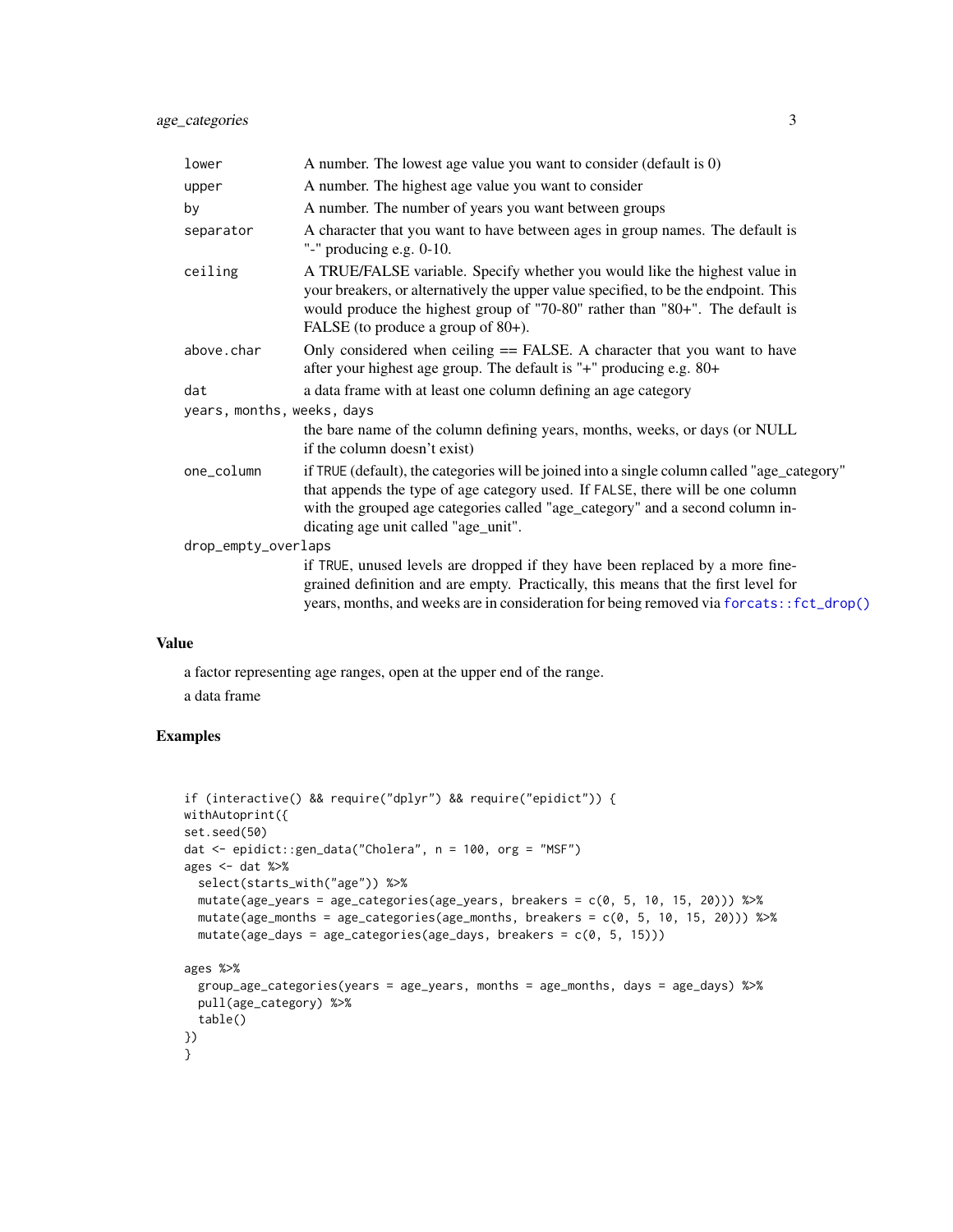<span id="page-3-0"></span>

#### Description

Calculate attack rate, case fatality rate, and mortality rate

#### Usage

```
attack_rate(
  cases,
  population,
  conf\_level = 0.95,
 multiplier = 100,
 mergeCI = FALSE,digits = 2
\mathcal{L}case_fatality_rate(
  deaths,
 population,
  conf\_level = 0.95,
 multiplier = 100,
 mergeCI = FALSE,digits = 2)
case_fatality_rate_df(
  x,
 deaths,
  group = NULL,conf\_level = 0.95,
 multiplier = 100,
 mergeCI = FALSE,digits = 2,
  add_total = FALSE
)
mortality_rate(
  deaths,
  population,
  conf\_level = 0.95,
 multiplier = 10^4,
 mergeCI = FALSE,digits = 2
\mathcal{E}
```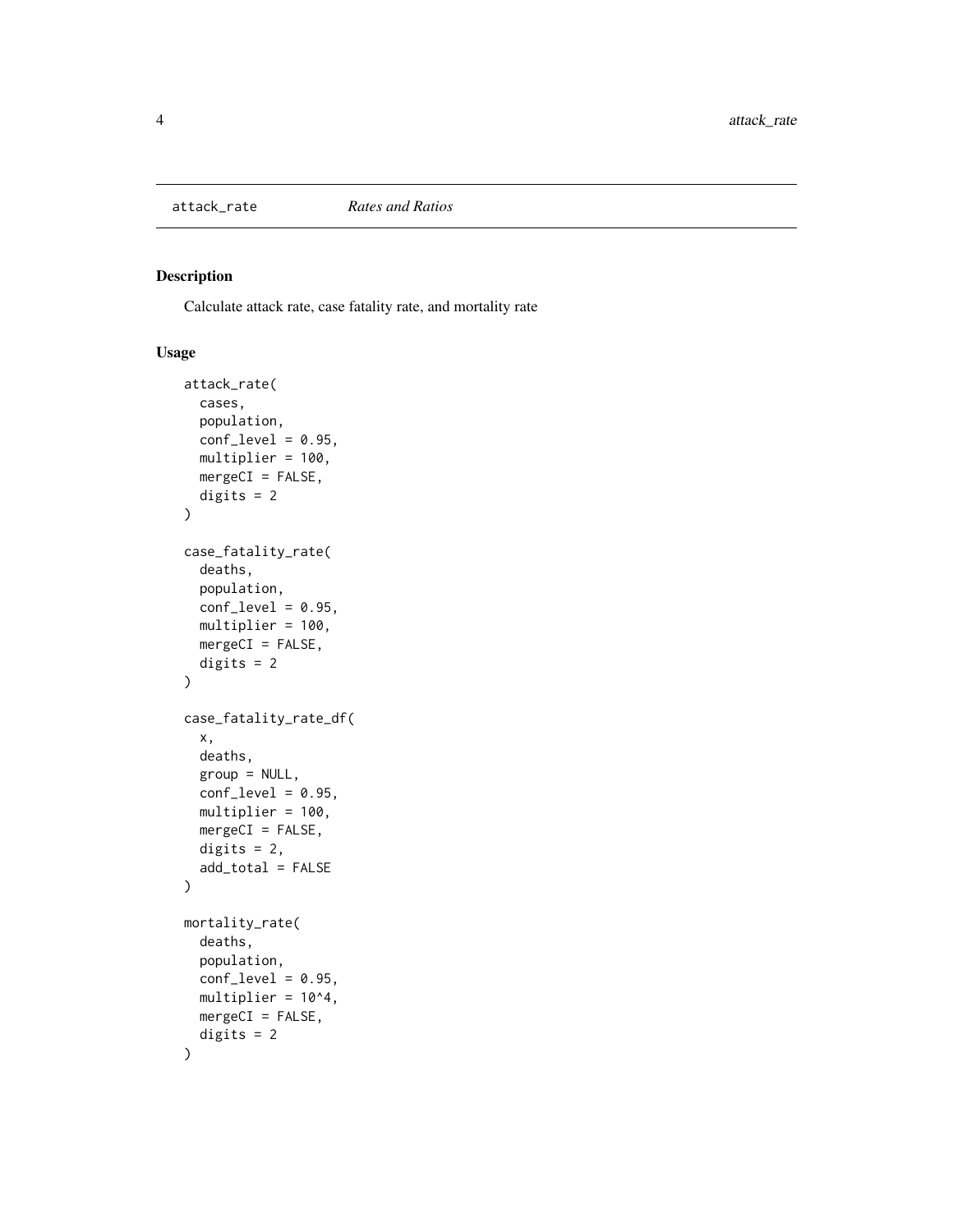#### <span id="page-4-0"></span>attack\_rate 5

#### Arguments

| cases, deaths | number of cases or deaths in a population. For _df functions, this can be the<br>name of a logical column OR an evaluated logical expression (see examples).                            |
|---------------|-----------------------------------------------------------------------------------------------------------------------------------------------------------------------------------------|
| population    | the number of individuals in the population.                                                                                                                                            |
| conf_level    | a number representing the confidence level for which to calculate the confi-<br>dence interval. Defaults to 0.95, representing a 95% confidence interval using<br>binom::binom.wilson() |
| multiplier    | The base by which to multiply the output:                                                                                                                                               |
|               | • multiplier = 1: ratio between 0 and 1                                                                                                                                                 |
|               | • multiplier = 100: proportion                                                                                                                                                          |
|               | • multiplier = $10^4$ : x per $10,000$ people                                                                                                                                           |
| mergeCI       | Whether or not to put the confidence intervals in one column (default is FALSE)                                                                                                         |
| digits        | if mergeCI = TRUE, this determines how many digits are printed                                                                                                                          |
| $\mathsf{x}$  | a data frame                                                                                                                                                                            |
| group         | the bare name of a column to use for stratifying the output                                                                                                                             |
| add_total     | if group is not NULL, then this will add a row containing the total value across<br>all groups.                                                                                         |

#### Value

a data frame with five columns that represent the numerator, denominator, rate, lower bound, and upper bound.

- attack\_rate(): cases, population, ar, lower, upper
- case\_fatality\_rate(): deaths, population, cfr, lower, upper

```
# Attack rates can be calculated with just two numbers
print(ar <- attack_rate(10, 50), digits = 4) # 20% attack rate
# print them inline using `fmt_ci_df()`
fmt_ci_df(ar)
# Alternatively, if you want one column for the CI, use `mergeCI = TRUE`
attack_rate(10, 50, mergeCI = TRUE, digits = 2) # 20% attack rate
print(cfr <- case_fatality_rate(1, 100), digits = 2) # CFR of 1%
fmt_ci_df(cfr)
# using a data frame
if (require("outbreaks")) {
 withAutoprint({
 e <- outbreaks::ebola_sim$linelist
 case_fatality_rate_df(e,
   outcome == "Death",
   group = gender,
```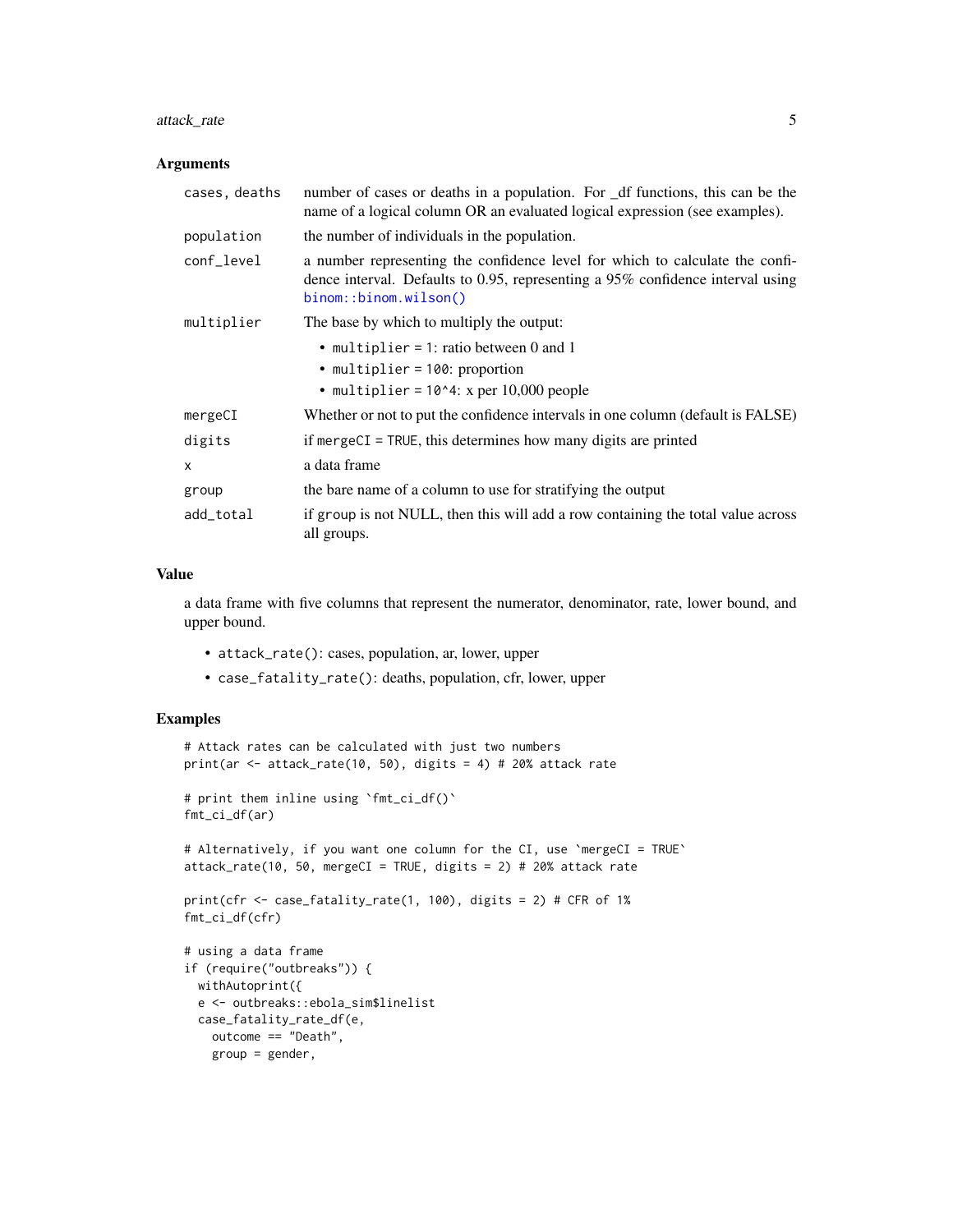```
add_total = TRUE,
   mergeCI = TRUE
 )
 })
}
```
fac\_from\_num *create factors from numbers*

#### Description

If the number of unique numbers is five or fewer, then they will simply be converted to factors in order, otherwise, they will be passed to cut and pretty, preserving the lowest value.

#### Usage

fac\_from\_num(x)

#### Arguments

x a vector of integers or numerics

#### Value

a factor

#### Examples

```
fac_from_num(1:100)
fac_from_num(sample(100, 5))
```
find\_breaks *Automatically calculate breaks for a number*

#### Description

Automatically calculate breaks for a number

#### Usage

```
find_breaks(n, breaks = 4, snap = 1, ceiling = FALSE)
```

| n       | a number to calcluate breaks for                        |
|---------|---------------------------------------------------------|
| breaks  | the maximum number of segments you want to have         |
| snap    | the number defining where to snap to the nearest factor |
| ceiling | if TRUE, n is included in the breaks                    |

<span id="page-5-0"></span>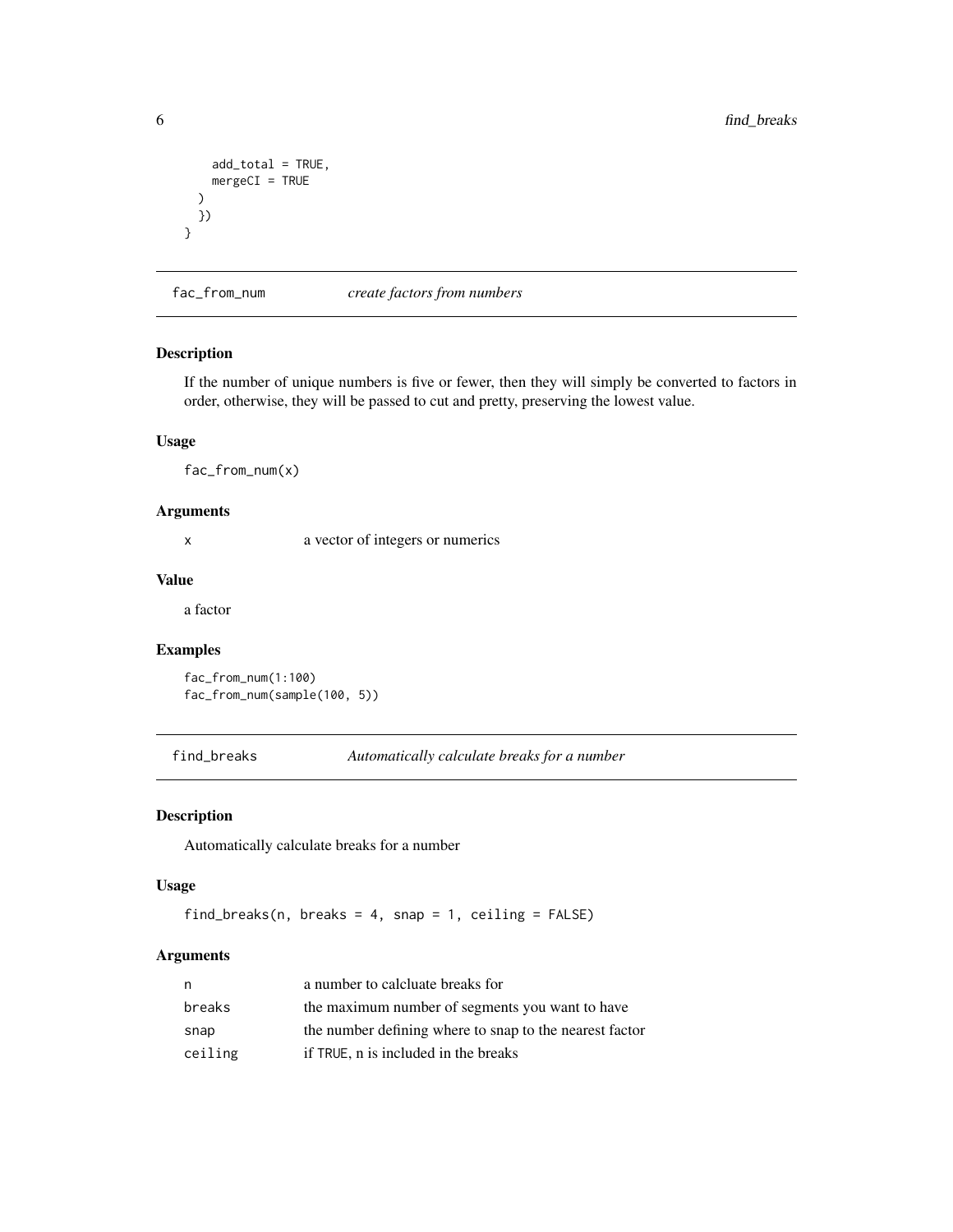<span id="page-6-0"></span>fmt\_ci 7

#### Value

a vector of integers

#### Examples

```
# find four breaks from 1 to 100
find_breaks(100)
# find four breaks from 1 to 123, rounding to the nearest 20
find_breaks(123, snap = 20)
# note that there are only three breaks here because of the rounding
find_breaks(123, snap = 25)
# Include the value itself
find_breaks(123, snap = 25, ceiling = TRUE)
```
fmt\_ci *Helper to format confidence interval for text*

#### Description

This function is mainly used for placing in the text fields of Rmarkdown reports. You can use it by writing it in something like this: The CFR for Bamako is `r fmt\_ci\_df(case\_fatality\_rate(10,50))` which will render like this: "The CFR for Bamako is 20.00% (CI 11.24–33.04)"

#### Usage

```
fmt_ci(e = numeric(), 1 = numeric(), u = numeric(), digits = 2, percent = TRUE)fmt_pci(
 e = numeric(),
 l = numeric(),
 u = numeric(),
 digits = 2,
 percent = TRUE
)
fmt_pci_df(x, e = 3, l = e + 1, u = e + 2, digits = 2, percent = TRUE)
fmt_cci_df(x, e = 3, 1 = e + 1, u = e + 2, digits = 2, percent = TRUE)
```

| e | the column of the estimate (defaults to the third column). Otherwise, a number |
|---|--------------------------------------------------------------------------------|
|   | the column of the lower bound (defaults to the fourth column). Otherwise, a    |
|   | number                                                                         |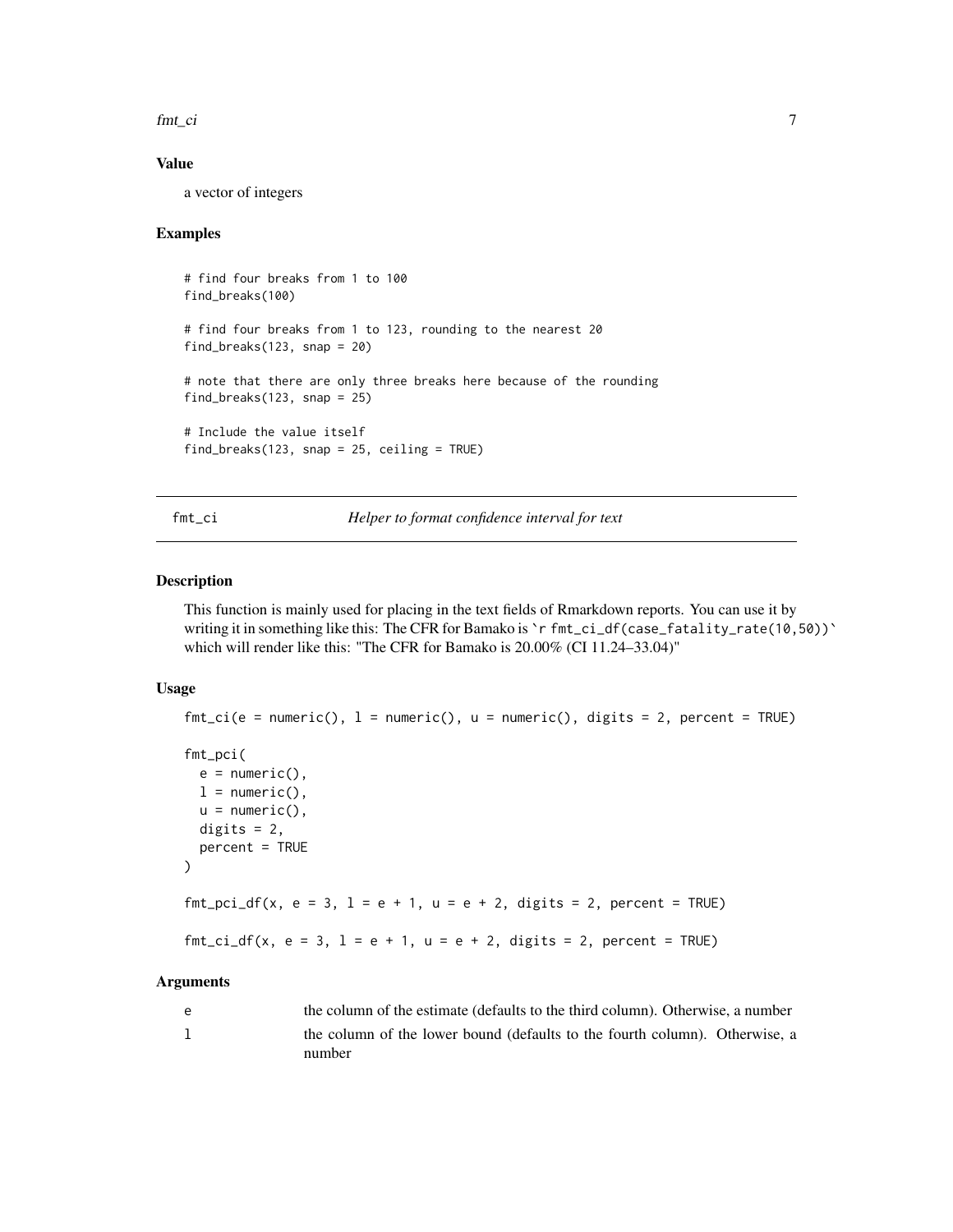<span id="page-7-0"></span>

| u            | the column of the upper bound (defaults to the fifth column), otherwise, a num-             |
|--------------|---------------------------------------------------------------------------------------------|
|              | ber                                                                                         |
| digits       | the number of digits to show                                                                |
| percent      | if TRUE (default), converts the number to percent, otherwise it's treated as a raw<br>value |
| $\mathsf{x}$ | a data frame                                                                                |

#### Value

a text string in the format of "e\

#### Examples

```
cfr <- data.frame(x = 1, y = 2, est = 0.5, lower = 0.25, upper = 0.75)
fmt_pci_df(cfr)
```
# If the data starts at a different column, specify a different number  $fmt\_pci_df(cfr[-1], 2, d = 1)$ 

```
# It's also possible to provide numbers directly and remove the percent sign.
fmt_ci(pi, pi - runif(1), pi + runif(1), percent = FALSE)
```
fmt\_count *Counts and proportions inline*

#### Description

These functions will give proportions for different variables inline.

#### Usage

 $fmt_count(x, ...)$ 

#### Arguments

|   | a data frame                                                        |
|---|---------------------------------------------------------------------|
| . | an expression or series of expressions to pass to $dplyr::filter()$ |

#### Value

a one-element character vector of the format "n (%)"

```
fmt_count(mtcars, cyl > 3, hp < 100)fmt_count(iris, Species == "virginica")
```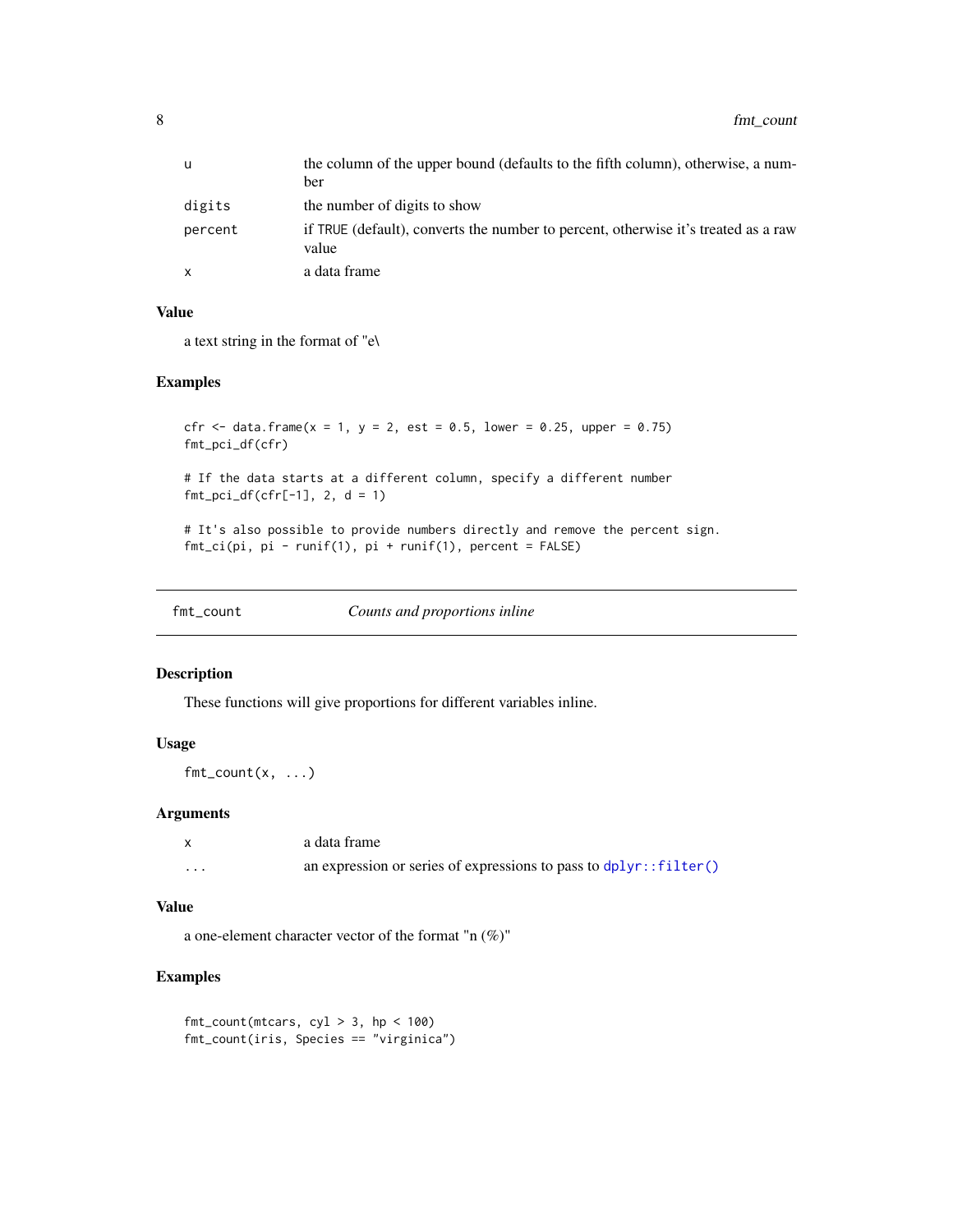<span id="page-8-0"></span>rename\_redundant *Cosmetically relabel all columns that contains a certain pattern*

#### Description

These function are only to be used cosmetically before kable and will likely return a data frame with duplicate names.

#### Usage

```
rename_redundant(x, ...)
```

```
augment_redundant(x, ...)
```
#### Arguments

|          | a data frame                                                                 |
|----------|------------------------------------------------------------------------------|
| $\cdots$ | a series of keys and values to replace columns that match specific patterns. |

#### Details

- rename\_redundant fully replaces any column names matching the keys
- augment\_redundant will take a regular expression and rename columns via [gsub\(\)](#page-0-0).

#### Value

a data frame.

#### Author(s)

Zhian N. Kamvar

```
df <- data.frame(
  x = letters[1:10],a_n = 1:10,
  \text{`a prop' = } (1:10) / 10,\alpha deff\alpha = round(pi, 2),
  `b n` = 10:1,
  \text{b} \text{prop} = (10:1) / 10,
  'b deff' = round(pi * 2, 2),
  check.names = FALSE
\mathcal{L}df
print(df <- rename_redundant(df, "%" = "prop", "Design Effect" = "deff"))
print(df \leq augment_redundant(df, " (n)" = " n$"))
```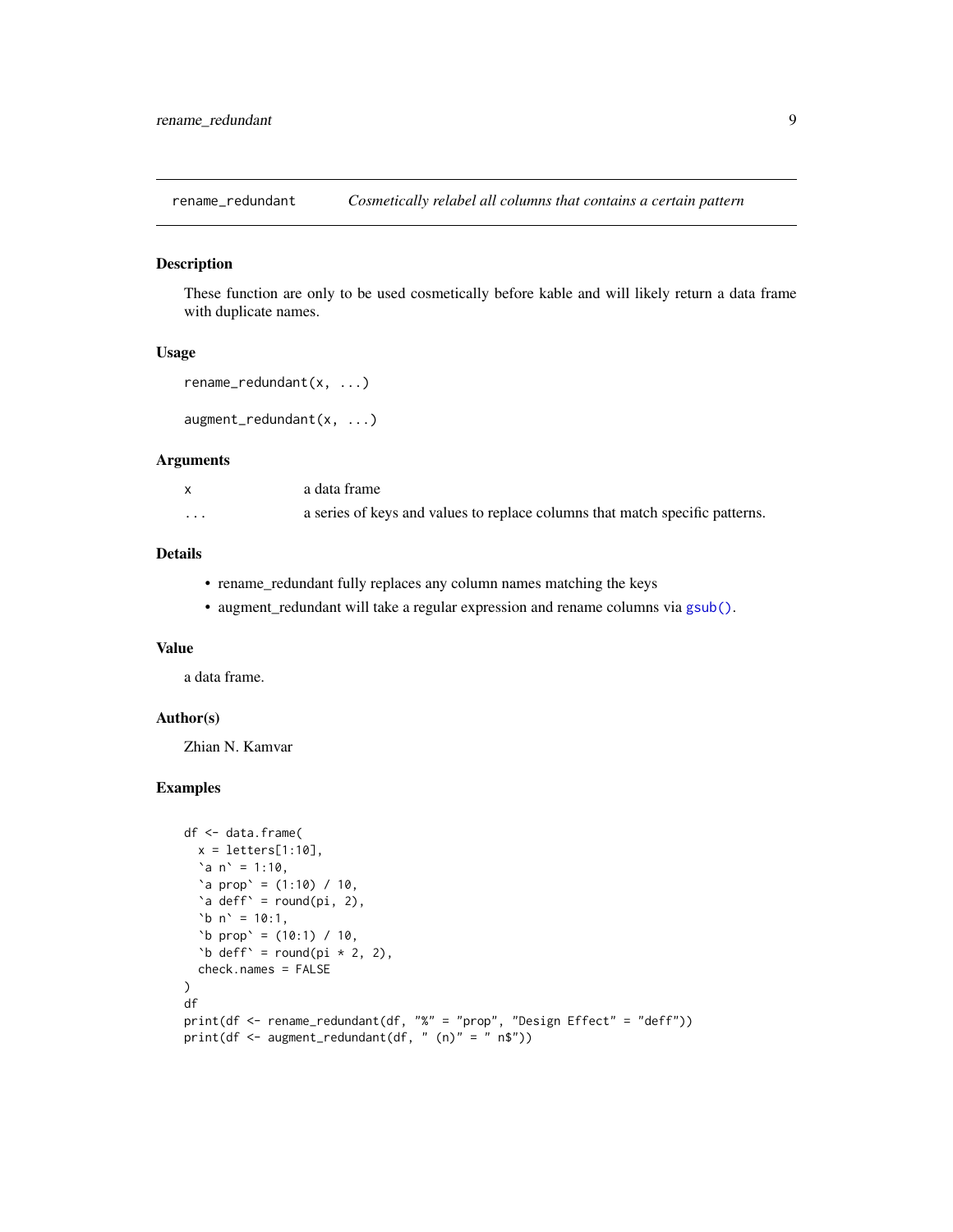<span id="page-9-0"></span>

#### Description

create a character column by combining estimate, lower and upper columns. This is similar to [tidyr::unite\(\)](#page-0-0).

### Usage

```
unite_ci(
  x,
  col = NULL,...,
  remove = TRUE,digits = 2,
  m100 = TRUE,percent = FALSE,
  ci = FALSE\mathcal{L}merge_ci_df(x, e = 3, l = e + 1, u = e + 2, digits = 2)
merge_pci_df(x, e = 3, l = e + 1, u = e + 2, digits = 2)
```

| $\boldsymbol{\mathsf{x}}$ | a data frame with at least three columns defining an estimate, lower bounds, and<br>upper bounds. |
|---------------------------|---------------------------------------------------------------------------------------------------|
| col                       | the quoted name of the replacement column to create                                               |
| .                         | three columns to bind together in the order of Estimate, Lower, and Upper.                        |
| remove                    | if TRUE (default), the three columns in will be replaced by col                                   |
| digits                    | the number of digits to retain for the confidence interval.                                       |
| m100                      | TRUE if the result should be multiplied by 100                                                    |
| percent                   | TRUE if the result should have a percent symbol added.                                            |
| ci                        | TRUE if the result should include "CI" within the braces (defaults to FALSE)                      |
| e                         | the column of the estimate (defaults to the third column). Otherwise, a number                    |
| 1                         | the column of the lower bound (defaults to the fourth column). Otherwise, a<br>number             |
| u                         | the column of the upper bound (defaults to the fifth column), otherwise, a num-<br>ber            |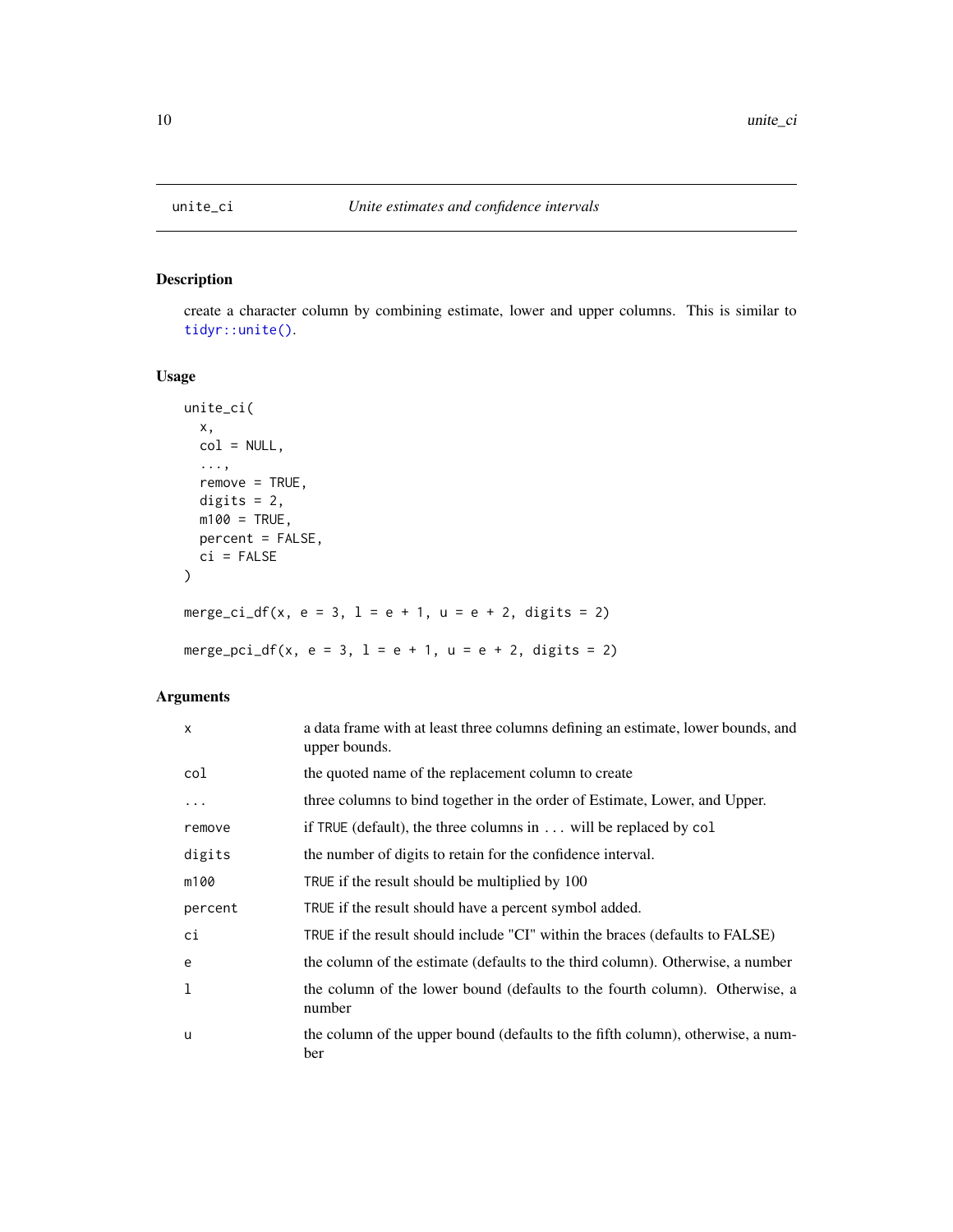unite\_ci 11

#### Value

a modified data frame with merged columns or one additional column representing the estimate and confidence interval

```
fit \leftarrow lm(100/mpg \sim disp + hp + wt + am, data = mtcars)
df <- data.frame(v = names(coef(fit)), e = coef(fit), confint(fit), row.names = NULL)
names(df) <- c("variable", "estimate", "lower", "upper")
print(df)
unite_ci(df, "slope (CI)", estimate, lower, upper, m100 = FALSE, percent = FALSE)
```